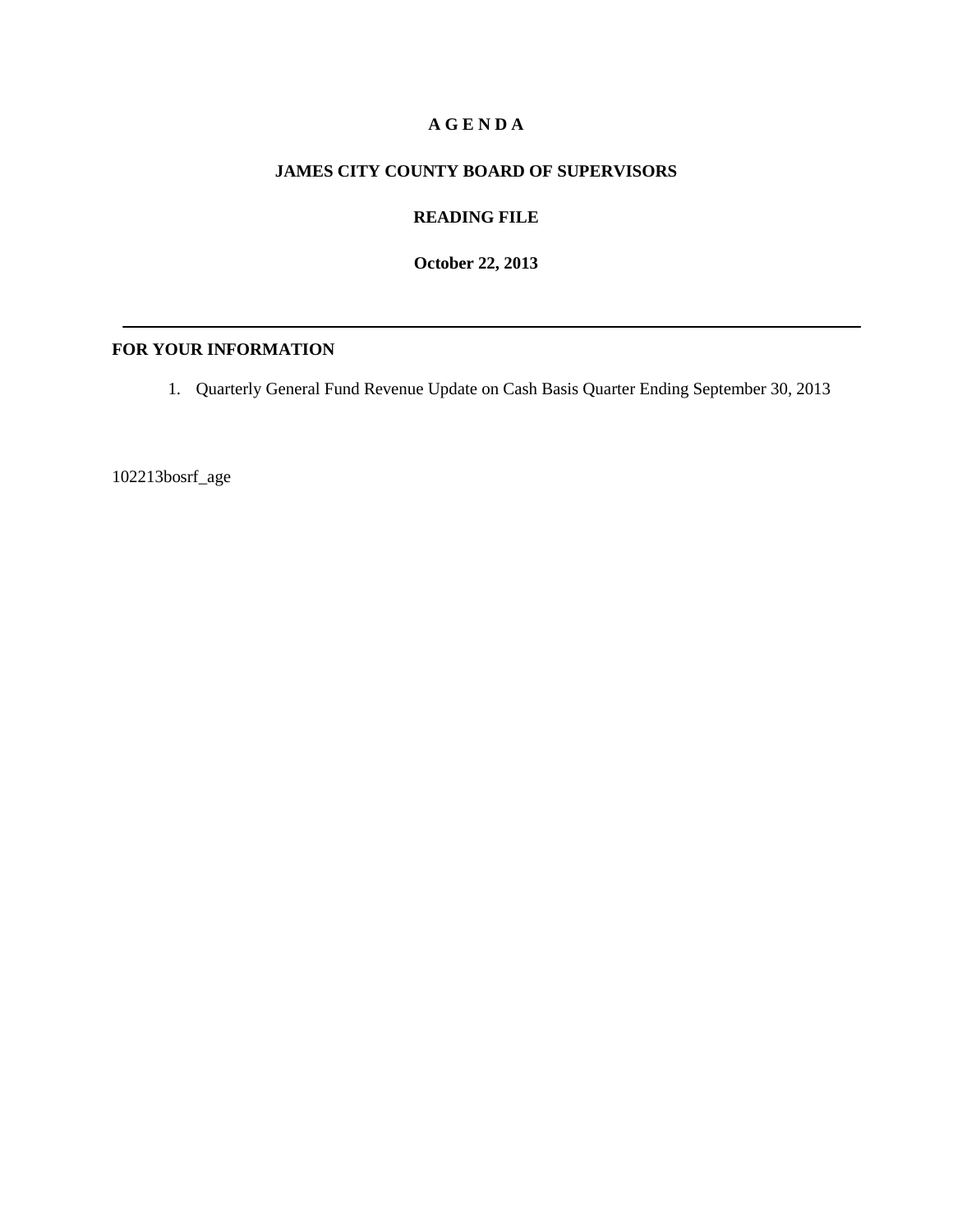### MEMORANDUM

| DATE:           | October 22, 2013                                                                      |
|-----------------|---------------------------------------------------------------------------------------|
| TO:             | The Board of Supervisors                                                              |
| FROM:           | Suzanne R. Mellen, Assistant Director of Financial and Management Services            |
| <b>SUBJECT:</b> | Quarterly General Fund Revenue Update on Cash Basis Quarter Ending September 30, 2013 |
|                 |                                                                                       |

Attached is the FY 14 first quarter Cash Basis Revenue report.

When categories are compared to the same time frame as last fiscal year, many of the percentage differences are due to timing of payments. In FY 13, Transient Occupancy Taxes and Fines and Forfeitures received in September were lower than normal with a corresponding increase in late payments in the month of October. Information for ALS/BLS fees for September of FY 14 have not been received from the vendor which accounts for the decrease in FY 14.

Sales Taxes, Recordation Taxes, and Building Permits are all showing positive cash trends for the first quarter and are expected to meet or exceed budget amounts. Meals Tax is flat when compared to last summer and running below budgeted amounts.

Suzanne R. Mellen

SRMJnb GFundRevUpdate\_mem

Attachments